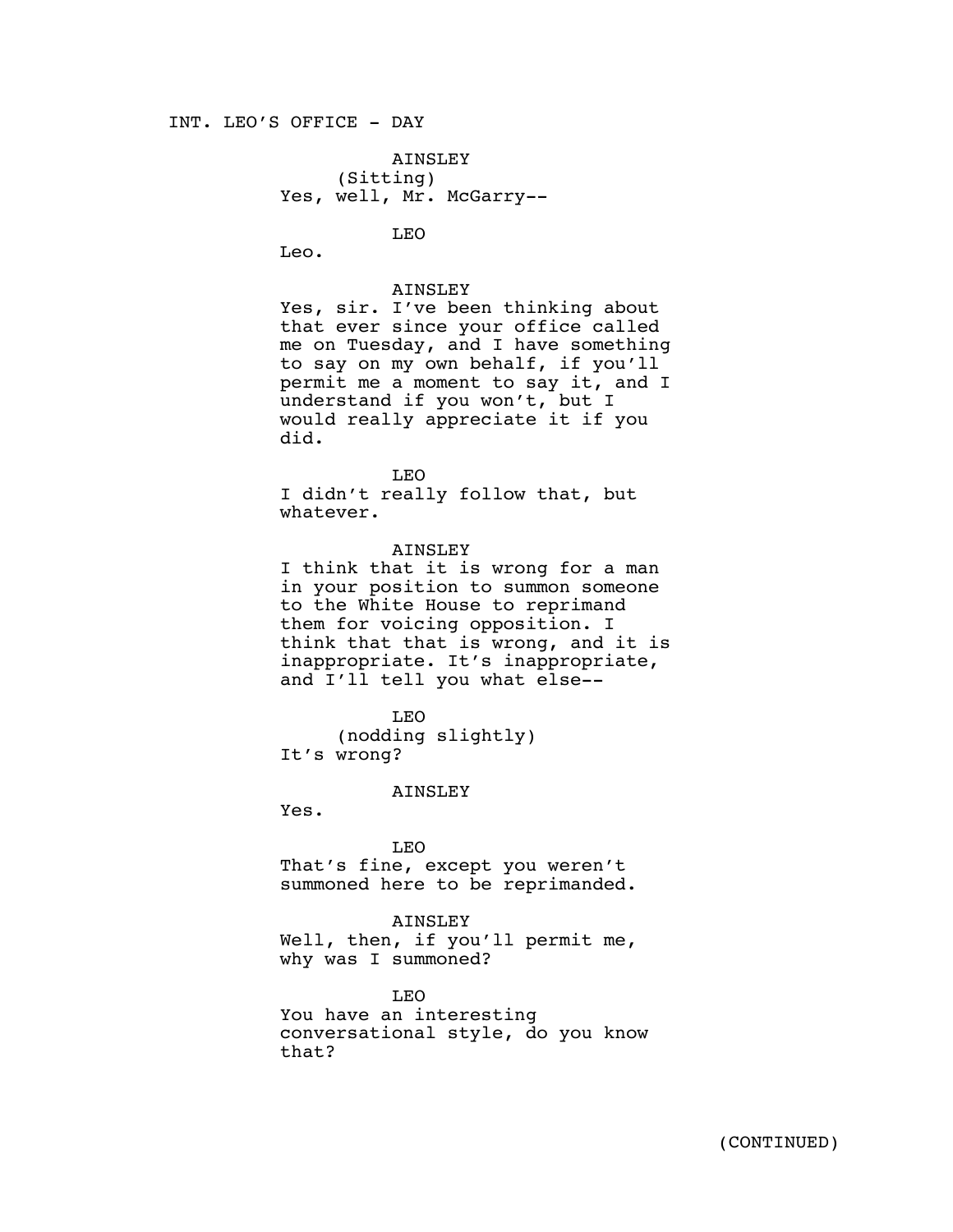AINSLEY It's a nervous condition. LEO I used to have a nervous condition. AINSLEY How did yours manifest itself? LEO I drank a lot of scotch. AINSLEY I get sick when I drink too much. LEO I get drunk when I drink too much. AINSLEY Well, Mr. McGarry --LEO Leo. AINSLEY Yes, sir. I'll ask again: for what purpose was I brought here today? LEO So I could offer you a job. AINSLEY (Not waiting for an answer) I'm asking because I do not think that it is fair that I be expected to play the role of the mouse to the White House's cat in the game of, well, you know the game. LEO Cat and mouse? AINSLEY Yes. And it's not like I'm not, you know... the fact that I may not look like some of the other Republicans who have crossed your path does not mean I am any less  $\overline{\phantom{a}}$  .  $\overline{\phantom{a}}$  .  $\overline{\phantom{a}}$  $\Delta_{\rm eff}$  La  $\Delta_{\rm eff}$ 

Ainsley comes to a stop and looks up confused as Leo's offer sinks in.

inclined towards...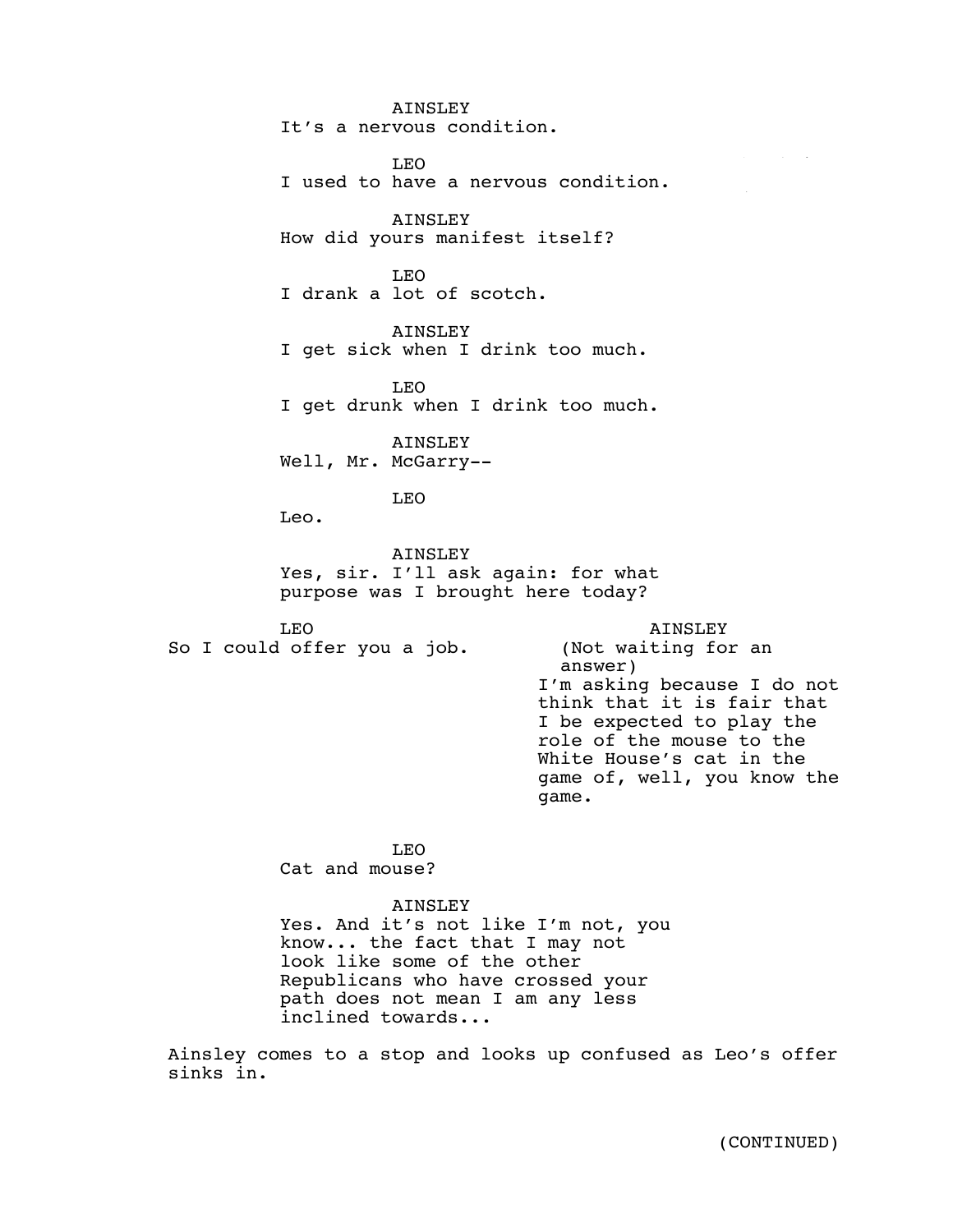LEO Here it comes.

AINSLEY Did you say offer me a job?

LEO

Yes. Associate White House counsel. You'd report to the Deputy White House Counsel, who reports to the White House Counsel, who reports to me.

AINSLEY I'm sorry...a job in this White House?

LEO You want a glass of scotch?

## AINSLEY

Yes, please. (Beat) Mr. McGarry, I have always been a Republican. My father is a Republican. His father was State Chairman of the Ohio Republican Party.

LEO

Yes.

#### AINSLEY

When I was young, I was a Young Republican.

LEO (Sitting up) Yeah, Ainsley, even if you hadn't already told me all of this, you know, many, many times, I would know it anyway, 'cause I have this FBI file.

AINSLEY You have my FBI file?

LEO

Yes.

AINSLEY I can't believe that! You have my FBI file?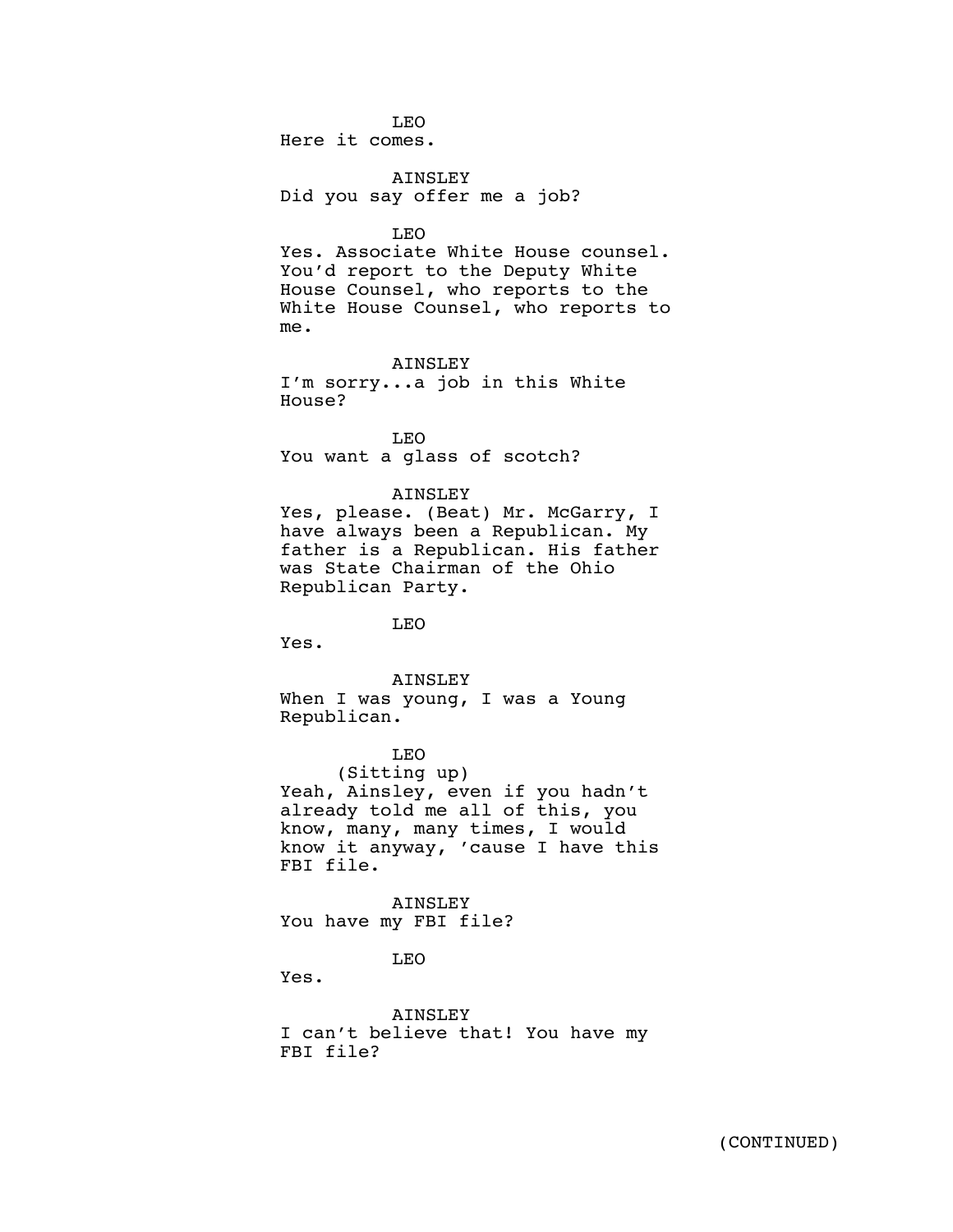LEO

Yes.

AINSLEY I have an FBI file?

LEO

Ainsley...

AINSLEY Mr. McGarry, I loathe almost everything you believe in.

Ainsley stands up.

LEO Where are you going?

## AINSLEY

I'm not going anywhere. I'm standing up, which is how one speaks in opposition in a civilized world.

LEO Well, you go, girl.

### AINSLEY

I find this administration smug and patronizing, and under the impression that those who disagree with them are less than they are, and with colder hearts.

LEO

I don't think that's true.

AINSLEY

How many people on your staff assumed that I was ambitious, mean, and stupid?

# LEO

(Firmly) None. (Beat) C.J. Cregg thinks you kill your pets. You don't do that, do you?

## AINSLEY

No, I don't kill my pets. I don't have any pets. I was thinking about getting a pet, but...that doesn't matter. The point is--